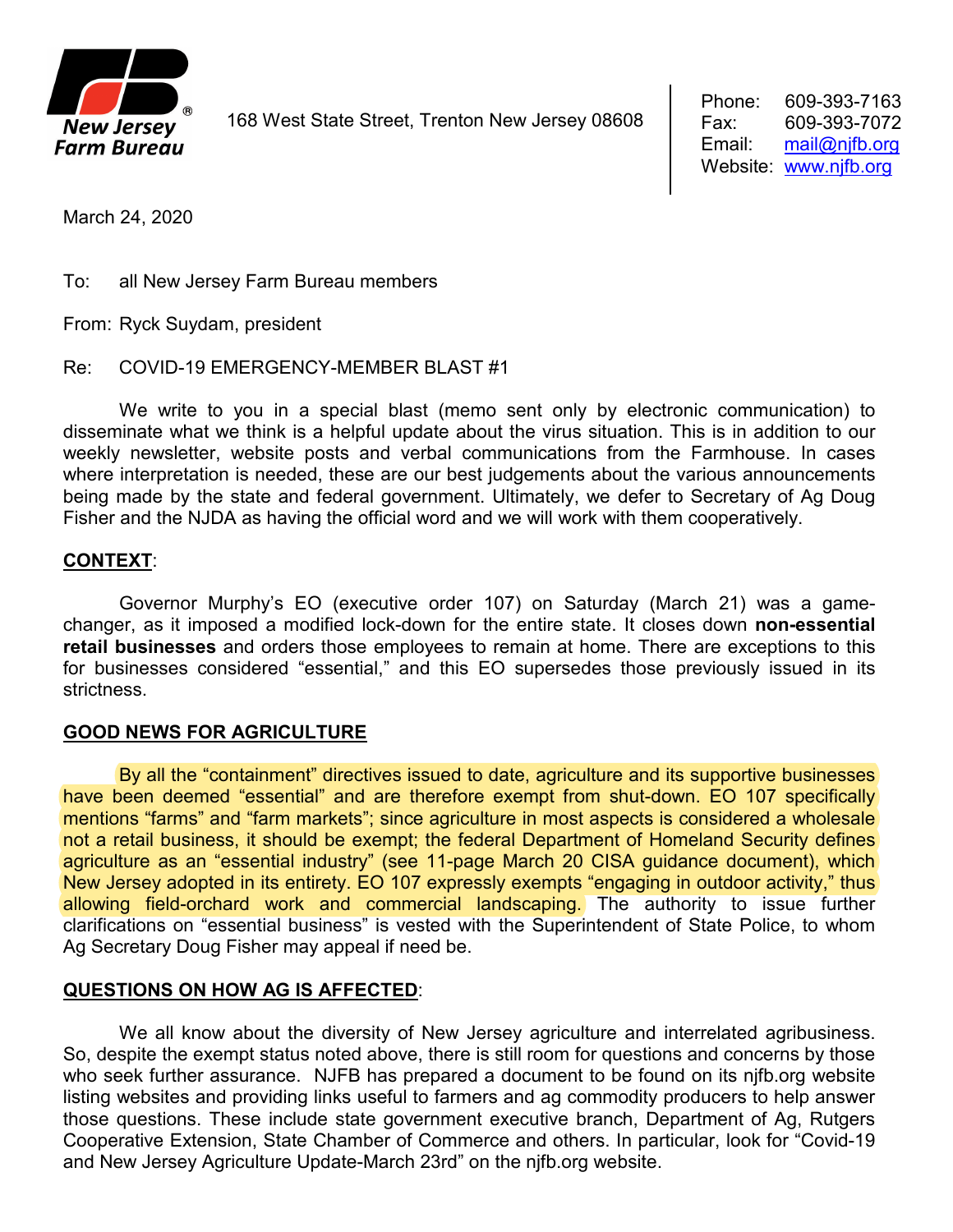In general, all farming and farm marketing activities may continue as usual provided they all still adhere to **social distancing ground rules**. Farms may take delivery of supplies regardless of the time of day. Farm employees or contractors may travel to/from farm locations; it is advisable for a farm operator to issue a "free pass" letter for those workers connecting them to your farm and keep it handy at all times. Keep in mind that it will most likely be local authorities that do any enforcement, more so than state police or state agency personnel. Be smart … avoid allowing anything that looks like a crowd gathering on your farm or at your retail market.

### **SEASONAL LABOR**:

Last week, H2A labor users became very concerned about a blockage in the routine processing of ag visa contract workers, particularly those who are processed at U.S. consulate offices in Mexico. That was followed by an announcement that the U.S.-Mexico border was to close except for essential people and cargo. By week's end, fast action by ag associations, congressional offices, the USDA and the White House helped to alleviate each problem situation.

But a larger question still looms: will seasonal ag workers from Puerto Rico, Florida and elsewhere still follow routine movement to New Jersey agriculture? We cannot answer this right now. But, be guided that "ag is an essential industry," seek normal DOL approval and realize society still requires a food supply and a labor force to go with it. We will pass along any insights that are made known to us.

#### **GREEN INDUSTRY IMPACTS**:

The nursery and landscape industry have generated many questions about the Covid-19 emergency, particularly on the issue of "essential business." We are encouraged by the clarifications now coming in, as expressed by the NJNLA and the NJCLA. There are still some questions pertaining to retailing of nursery products, but we think there's a logical interpretation to support keeping garden centers open. NJNLA has requested Ag Secretary Fisher to help on its behalf.

More troublesome is the situation facing greenhouse operators getting ready to deliver Easter plants. Church service closings are stunting demand. Creative, spontaneous marketing options may be required. PLEASE NOTE: Keep good records of any product dumping caused by the disruption in normal marketings! The fiscal stimulus legislation in Congress or state government may eventually offer redress. **This is true for all commodities**.

#### **EQUINE INDUSTRY IMPACTS**:

We think normal equine farming practices that do not involve the public are fine. Horse farms that market directly to the consumer, we also think are fine. However, the order to cancel exhibitions, fairs and shows means equine events for the public are cancelled; this would include group lessons. Access to boarded horses for their owner should be permitted, in our opinion, but only pursuant to terms for social distancing adopted by the farm operator and for no more than a maximum of 10 people at any one time. Hand-washing and equipment sanitizing is a must. We believe workers employed by the farm, including contractors like farriers are eligible to continue working, subject to compliance with social distancing guidelines and hours of operation set by the farm owner. NOTE: the American Horse Council has posted more detailed information about the responsibilities of horse farm owners and their visitors. Go to [https://www.horsecouncil.org/covid-](https://www.horsecouncil.org/covid-19-resouces/)[19-resouces/](https://www.horsecouncil.org/covid-19-resouces/)